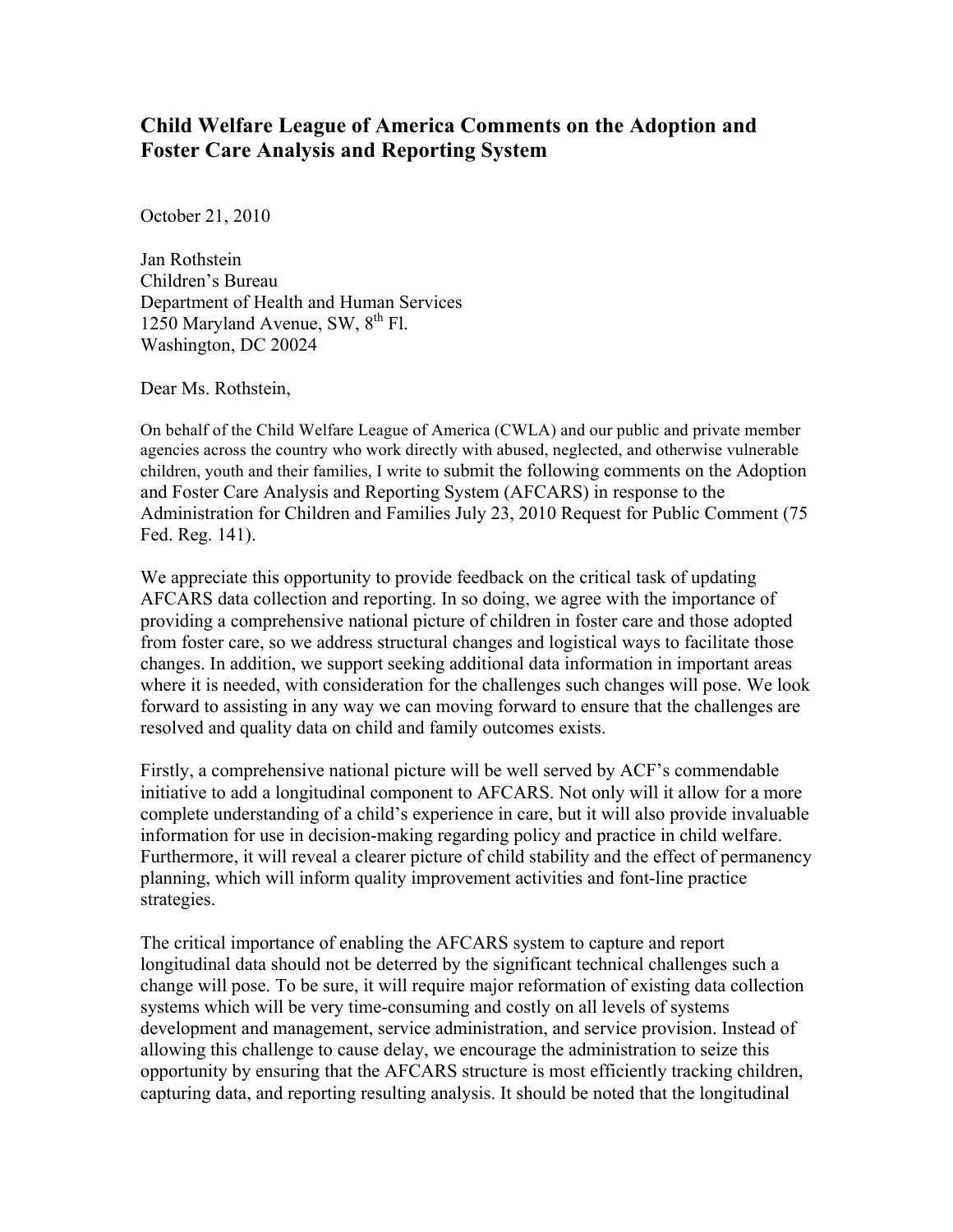modifications proposed in 2008 would change AFCARS data recording from child-files to episode-based reporting, an ambitious proposal that will necessitate a significant file size increase, a change from the current flat file system of data transmission, and possibly re-engineering of existing SACWIS and data collection systems.

To limit overly disruptive data collection changes for the state agencies charged with ensuring the safety, permanence and well-being of children, we strongly encourage ACF to consider utilizing a workgroup approach, such as that was used in the formation of the NCANDS data collection process. A work group comprised of people with technical expertise on data collection and practice implications would be invaluable to identifying efficient ways to transition to a longitudinal data structure that is useful far into the future. Comprised of state child welfare agencies, with researchers and other stakeholders serving as ex-officio members, this advisory group should also be charged with guiding long-term plans for improvement and assisting in the development of new or modified definitions and policy guidance, prior to official release. This ongoing input would be a useful complement to the opportunities for feedback that are afforded at the National Data Conference. Similarly, CWLA applauds the inclusion of technical assistance opportunities at the Data Conference and believe that further expanding these communication efforts is a net benefit for efficiently collecting and reporting quality data.

Of course, even well-informed and well thought out changes to requirements will require additional time, resources, and technology. Adequate assessment of the feasibility and cost of reconfiguring existing software to comply with necessary requirement changes must be factored into a reasonable timeline moving forward.

The same consideration should be paid to tribal agencies newly operating IV-E programs. When states implemented their data systems, no-match grants were available for the considerable effort undertaken. Furthermore, along with the National Indian Child Welfare Association, we are concerned by the lack of national data on state implementation of the Indian Child Welfare Act (ICWA). Data elements that identify American Indian and Alaska Native children, along with their tribal affiliation, notification of that tribe(s), the resulting tribal intervention, and active efforts throughout the rest of the case are critical to capture whether the unique statutory provisions enacted to meet this population's needs are being fulfilled.

An enhanced comprehensive national picture that accounts for all populations and the important new requirements included in the recent Fostering Connections to Success and Increasing Adoptions Act will undoubtedly involve adding new data elements. While respecting the critical importance of information, we caution that data element increases will directly affect frontline caseworkers. Currently, caseworkers reportedly spend much of their time completing administrative tasks which limits the available time for direct contact with children and families. Taking away from the already limited face-to-face contact time necessary to provide quality case management is a real concern. Ultimately, we must all balance our desire for greater research and information with the fact that the persons most knowledgeable about the children and families served and thus responsible for gathering data are the same individuals charged with many other duties including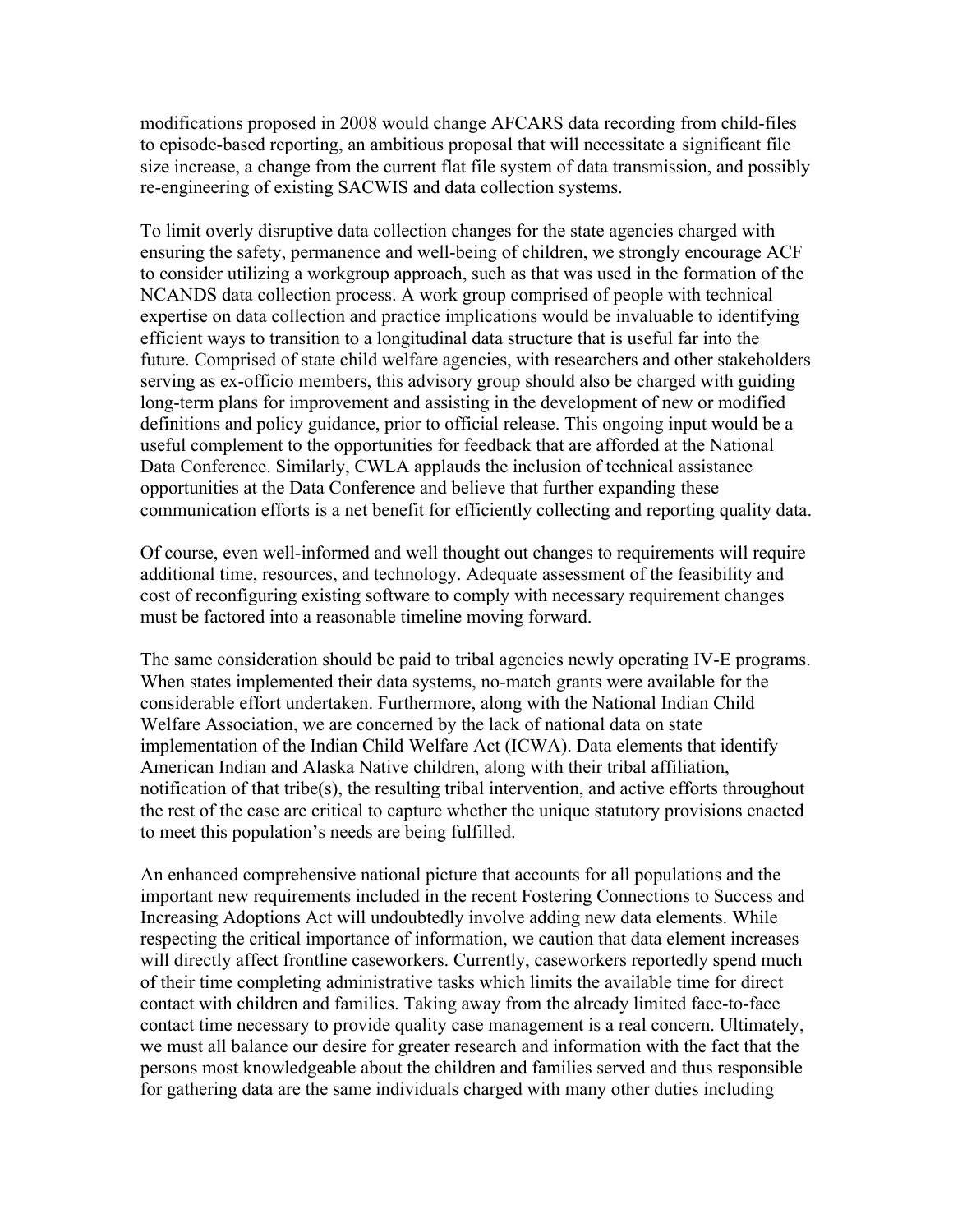managing the case, attempting to reunify and evaluate the child and family, and documenting the case for the courts and other mechanisms for oversight.

While respecting this balance, it is certainly important that case level data include new information to ensure that outcome measures look at the new statutory provisions of the Fostering Connections to Success and Increasing Adoptions Act. We urge ACF to take care to think through the CFSR outcomes measure process in order to inform the most relevant data elements needed in AFCARS to answer questions about the resulting effect on children and families.

For example, none of the current data elements directly address education. As you know, Fostering Connections to Success and Increasing Adoptions requires assurances in a child's case plan that placement took into account school proximity and that there is collaboration with the local education agency to ensure a child remains in the same school or is immediately and appropriately enrolled in a new school if a change is in his or her best interest. The law also requires state plan assurances that IV-E children are enrolled and attending school. Well-Being Outcome 2 in the CFSRs asks whether "children receive appropriate services to meet their educational needs." To ensure that children's educational needs are indeed being met, additional data elements must inform outcome measures that tell us if a child is enrolled and attending school, including early education and postsecondary education enrollment and attendance, whether it is the same school they attended before placement, how many school changes they endure during out of home care, whether they were screened for special education as required under the Individuals with Disabilities Education Act, Part C Early Intervention and if they received the identified services.

Due consideration for the overwhelming, multiple, and often conflicting demands placed on caseworkers and state agencies would take care to ensure that such new data elements are absolutely necessary and are mostly already gathered in the process of case documentation. It is very easy to propose analysis questions that will target accountability for important statutory provisions, but often these questions can be answered by necessarily recorded case information instead of asking an additional question. For example, AFCARS, as it is structured now, asks "Is Current Placement Out-of-State." Surely this information can be determined by looking at the location of where the child is placed instead of asking an additional question of the state. Then, when paired with other basic, and already gathered data, this information would inform other analysis questions including proximity to school, proximity to original neighborhood, placement stability, and the placement of sibling groups, among other critical information.

To this end, we propose that ACF consider incorporating such considerations into the structural change that is otherwise necessary for making AFCARS longitudinal. To improve data quality and overall system efficiency, it would be ideal for the state to offer data to ACF or a contracted intermediary data miner. Such data would ideally be transferred in its most elemental form, to be interpreted and analyzed at a more appropriate, consistent, and efficient level. Again, a working group would be instrumental in determining the most elemental data questions that limit additional case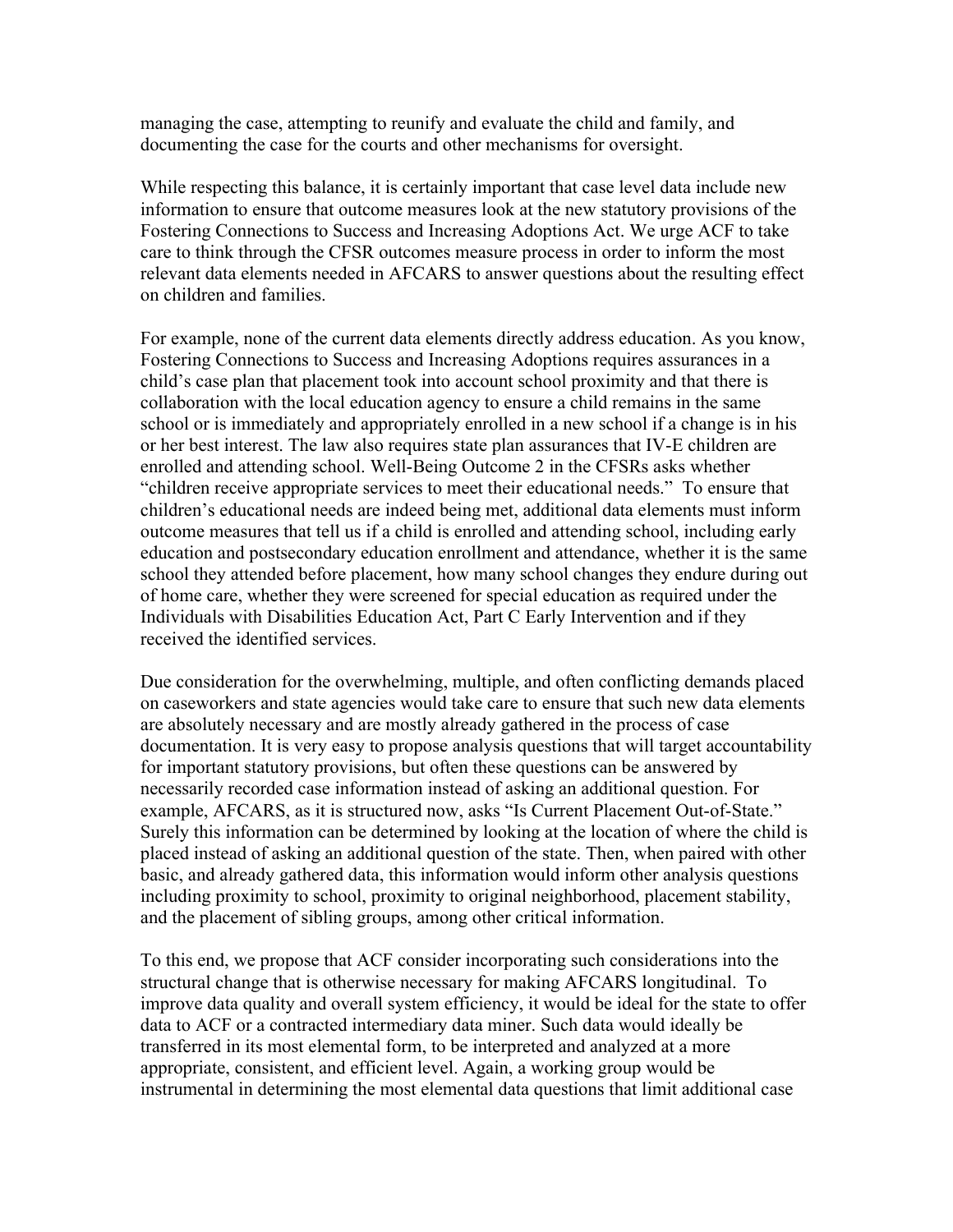worker recording and that would enable states to transfer data with as little preparation and question answering as possible.

Another way to alleviate caseworker data collection demands without compromising useful data reserves would be to broaden the focus of this analysis to aligning and/or consolidating the requirements, policies, definitions, and reviews associated with the federally required data activities including NCANDS, AFCARS, NYTD, SACWIS, CFSR, ASFA, and Title IV-E requirements and audits. In this respect, common definitions and minimal if any overlap in data elements should be a top priority. To this end, the proposed working group of experts would provide useful guidance in ensuring quality improvements to AFCARS that are consistent and complementary to other federal data requirements.

Enhanced analysis of the overall picture of child welfare is an added benefit to streamlining these data components. We encourage increased public access to the resulting data. This would enable more reporting and analysis, increase discussion around the most appropriate and accurate ways to interpret the data, and generally increase the public's understanding of the issues faced in the child welfare system.

A comprehensive national picture is only furthered by quality data. While we agree that it is vitally important to incentivize the most accurate accumulation of information, we do not support the imposition of penalties that further diminish the ability of states to comply. Alternatively, we advocate for a system that is modeled on the approach of the United States Department of Agriculture (USDA) in its governance of the Supplemental Nutrition Assistance Program (SNAP) program. When penalties are assessed for errors, a process has been established that allows states to take those penalties assessed and to reinvest these penalties into making corrections in the system.

It is a consistent mission of ours to raise awareness about the overlap of children in various systems, spanning child welfare to juvenile justice and mental health. While it is critical to learn more about the children in every system, it is only reasonable to hold child welfare agencies responsible for reporting data on the children with whom they come into contact. While the most successful approach to achieving positive outcomes in safety, permanency, and well-being for children in the foster care system is through cooperation between agencies and services, it cannot be accomplished by merely shifting the burden to child welfare.

The inclusion of the juvenile justice and mental health populations would represent a significant expansion of the targeted reporting population. Because these children and youth may not be receiving child welfare case management services currently, the scope and depth of services that are to be reported in order to comply with the rule proposed in 2008 would be a significant additional burden, if not impossible to gather. Necessary data requirements will not always be relevant to such children. For children and youth involved in substance abuse treatment programs or mental health treatment programs, HIPPA guidelines could complicate access to information that is relevant, placing agencies in the untenable position of violating state and federal regulations or having